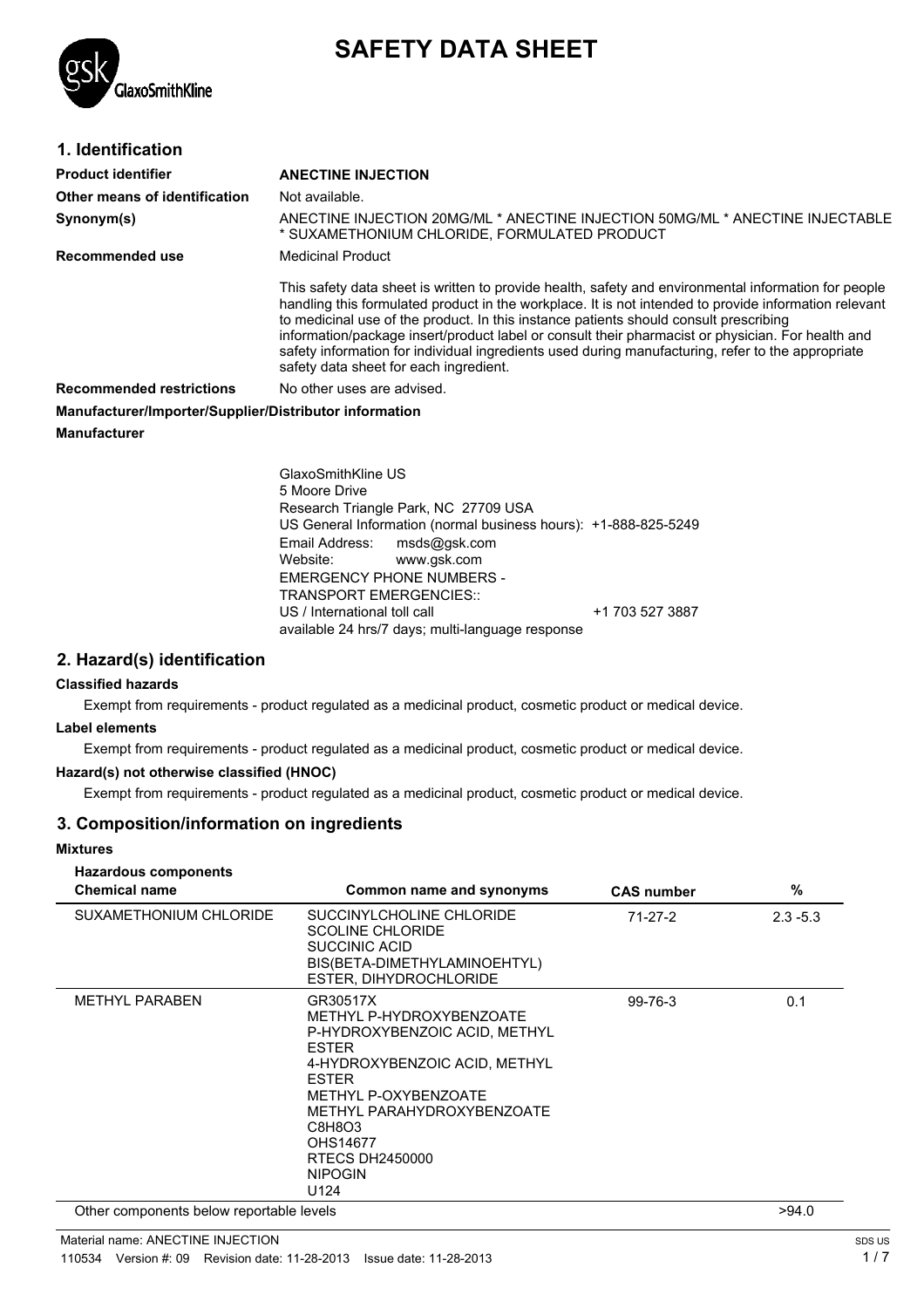\*Designates that a specific chemical identity and/or percentage of composition has been withheld as a trade secret.

| 4. First-aid measures                                                        |                                                                                                                                                                                                                                                                                                                                                                                                                                                                                                                                                                                                                                    |
|------------------------------------------------------------------------------|------------------------------------------------------------------------------------------------------------------------------------------------------------------------------------------------------------------------------------------------------------------------------------------------------------------------------------------------------------------------------------------------------------------------------------------------------------------------------------------------------------------------------------------------------------------------------------------------------------------------------------|
| <b>Inhalation</b>                                                            | In case of accident by inhalation: remove casualty to fresh air and keep at rest. If not breathing,<br>give artificial respiration. Oxygen or artificial respiration if needed. Do not use mouth-to-mouth<br>method if victim inhaled the substance. Induce artificial respiration with the aid of a pocket mask<br>equipped with a one-way valve or other proper respiratory medical device. Get medical attention<br>immediately.                                                                                                                                                                                                |
| <b>Skin contact</b>                                                          | Immediately flush with plenty of water for at least 15 minutes while removing contaminated clothing<br>and shoes. Get medical attention immediately.                                                                                                                                                                                                                                                                                                                                                                                                                                                                               |
| Eye contact                                                                  | Rinse thoroughly with plenty of water for at least 15 minutes and consult a physician.                                                                                                                                                                                                                                                                                                                                                                                                                                                                                                                                             |
| Ingestion                                                                    | Rinse mouth. Call a physician or poison control center immediately. Only induce vomiting at the<br>instruction of medical personnel. Never give anything by mouth to an unconscious person.                                                                                                                                                                                                                                                                                                                                                                                                                                        |
| <b>Most important</b><br>symptoms/effects, acute and                         | May cause allergic respiratory reaction.                                                                                                                                                                                                                                                                                                                                                                                                                                                                                                                                                                                           |
| delayed                                                                      | The following adverse effects have been noted with therapeutic use of this material: changes in<br>heart rate or pulse; changes in blood pressure; respiratory depression; interference with control of<br>muscle contraction; pain; salivation; symptoms of hypersensitivity (such as skin rash, hives,<br>itching, and/or difficulty breathing).                                                                                                                                                                                                                                                                                 |
| Indication of immediate<br>medical attention and special<br>treatment needed | Provide general supportive measures and treat symptomatically. Symptoms may be delayed. No<br>specific antidotes are recommended. Treat according to locally accepted protocols. For additional<br>guidance, refer to the local poison control information centre.                                                                                                                                                                                                                                                                                                                                                                 |
| <b>General information</b>                                                   | Ensure that medical personnel are aware of the material(s) involved, and take precautions to<br>protect themselves. The need for pre-placement and periodic health surveillance must be<br>determined by risk assessment. Following assessment, if the risk of exposure is considered<br>significant then exposed individuals should receive health surveillance focused on detecting<br>respiratory symptoms and including respiratory function testing.<br>In the event of overexposure, individuals should receive post exposure health surveillance focused<br>on detecting respiratory conditions and other allergy symptoms. |

# **5. Fire-fighting measures**

| Suitable extinguishing media<br>Unsuitable extinguishing<br>media | Water fog. Foam. Dry chemical powder. Carbon dioxide (CO2).<br>None known.                    |  |
|-------------------------------------------------------------------|-----------------------------------------------------------------------------------------------|--|
| Specific hazards arising from<br>the chemical                     | During fire, gases hazardous to health may be formed.                                         |  |
| Special protective equipment<br>and precautions for firefighters  | Self-contained breathing apparatus and full protective clothing must be worn in case of fire. |  |
| Fire-fighting<br>equipment/instructions                           | Move containers from fire area if you can do so without risk.                                 |  |
| <b>Specific methods</b>                                           | Move container from fire area if it can be done without risk.                                 |  |
| 6. Accidental release measures                                    |                                                                                               |  |

| Personal precautions,<br>protective equipment and<br>emergency procedures | Keep unnecessary personnel away. Keep people away from and upwind of spill/leak. Keep out of<br>low areas. Wear appropriate protective equipment and clothing during clean-up. Do not touch<br>damaged containers or spilled material unless wearing appropriate protective clothing. Avoid<br>inhalation of vapors or mists. Ensure adequate ventilation. Local authorities should be advised if<br>significant spillages cannot be contained. For personal protection, see section 8 of the MSDS. |
|---------------------------------------------------------------------------|-----------------------------------------------------------------------------------------------------------------------------------------------------------------------------------------------------------------------------------------------------------------------------------------------------------------------------------------------------------------------------------------------------------------------------------------------------------------------------------------------------|
| <b>Methods and materials for</b><br>containment and cleaning up           | Large Spills: Stop the flow of material, if this is without risk. Dike the spilled material, where this is<br>possible. Cover with plastic sheet to prevent spreading. Absorb in vermiculite, dry sand or earth<br>and place into containers. Prevent entry into waterways, sewer, basements or confined areas.<br>Following product recovery, flush area with water.                                                                                                                               |
|                                                                           | Small Spills: Wipe up with absorbent material (e.g. cloth, fleece). Clean surface thoroughly to<br>remove residual contamination.                                                                                                                                                                                                                                                                                                                                                                   |
|                                                                           | Never return spills in original containers for re-use. For waste disposal, see section 13 of the<br>MSDS.                                                                                                                                                                                                                                                                                                                                                                                           |
| <b>Environmental precautions</b>                                          | Avoid discharge into drains, water courses or onto the ground.                                                                                                                                                                                                                                                                                                                                                                                                                                      |
| 7. Handling and storage                                                   |                                                                                                                                                                                                                                                                                                                                                                                                                                                                                                     |
| Precautions for safe handling                                             | Avoid breathing mist or vapor. Avoid prolonged exposure. Provide adequate ventilation. Wear<br>appropriate personal protective equipment. Observe good industrial hygiene practices.                                                                                                                                                                                                                                                                                                                |
| Conditions for safe storage,<br>including any incompatibilities           | Store in original tightly closed container. Store in a cool, dry place out of direct sunlight. Store in a<br>well-ventilated place. Store away from incompatible materials (see Section 10 of the MSDS).                                                                                                                                                                                                                                                                                            |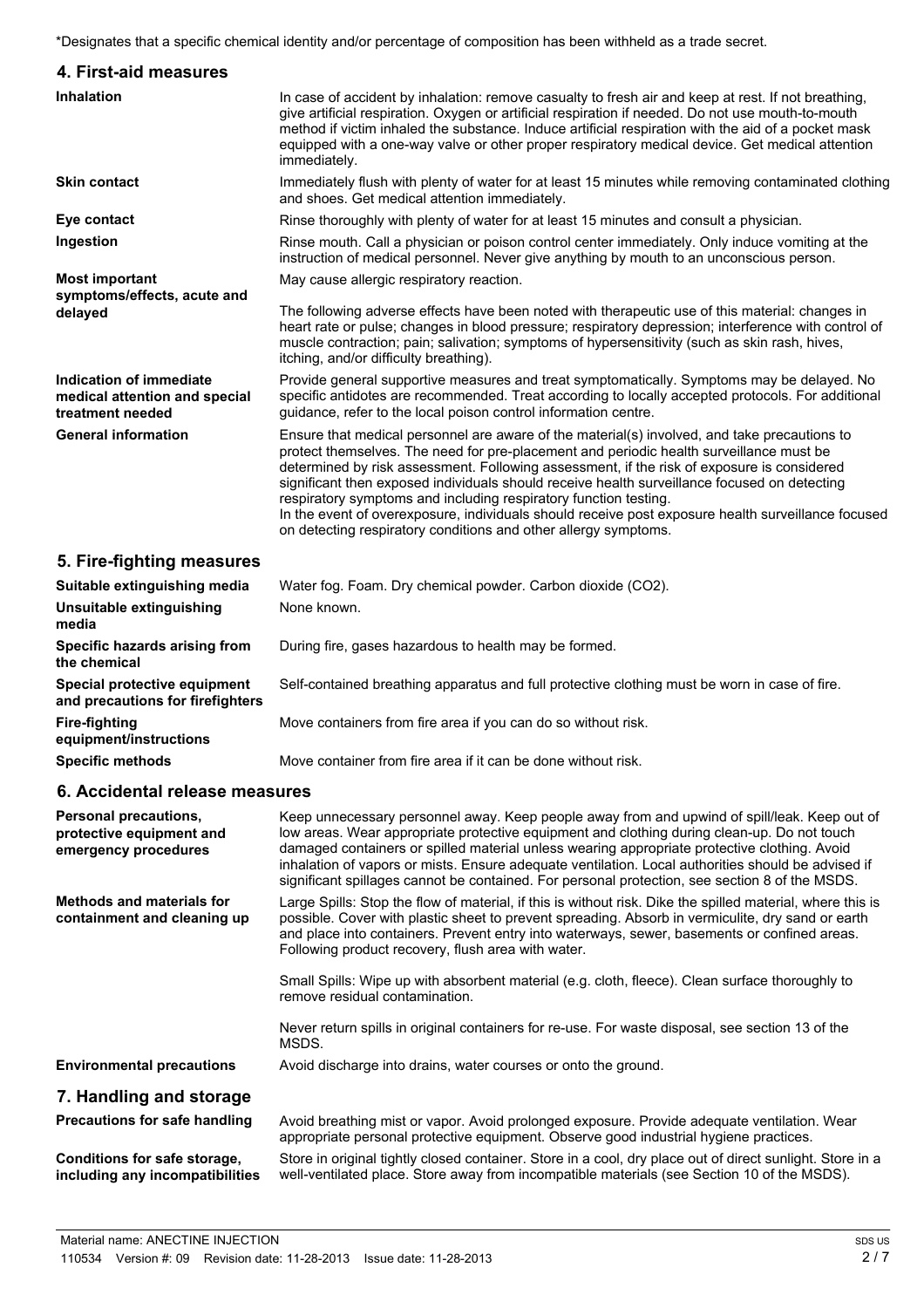# **8. Exposure controls/personal protection**

### **Occupational exposure limits**

| <b>GSK</b><br><b>Components</b>                       | <b>Type</b>                                                                                                                                                                                                                                                                                                                                                                                                                                                                                                                                                                                                                | Value      | <b>Note</b>                             |
|-------------------------------------------------------|----------------------------------------------------------------------------------------------------------------------------------------------------------------------------------------------------------------------------------------------------------------------------------------------------------------------------------------------------------------------------------------------------------------------------------------------------------------------------------------------------------------------------------------------------------------------------------------------------------------------------|------------|-----------------------------------------|
| <b>SUXAMETHONIUM</b><br><b>CHLORIDE (CAS 71-27-2)</b> | 15 MIN STEL                                                                                                                                                                                                                                                                                                                                                                                                                                                                                                                                                                                                                | 100 mcg/m3 |                                         |
|                                                       | <b>OHC</b>                                                                                                                                                                                                                                                                                                                                                                                                                                                                                                                                                                                                                 | 3          | <b>RESPIRATORY</b><br><b>SENSITISER</b> |
| <b>Biological limit values</b>                        | No biological exposure limits noted for the ingredient(s).                                                                                                                                                                                                                                                                                                                                                                                                                                                                                                                                                                 |            |                                         |
| Appropriate engineering<br>controls                   | An Exposure Control Approach (ECA) is established for operations involving this material based<br>upon the OEL/Occupational Hazard Category and the outcome of a site- or operation-specific risk<br>assessment. Good general ventilation (typically 10 air changes per hour) should be used.<br>Ventilation rates should be matched to conditions. If applicable, use process enclosures, local<br>exhaust ventilation, or other engineering controls to maintain airborne levels below recommended<br>exposure limits. If exposure limits have not been established, maintain airborne levels to an<br>acceptable level. |            |                                         |
|                                                       | Individual protection measures, such as personal protective equipment                                                                                                                                                                                                                                                                                                                                                                                                                                                                                                                                                      |            |                                         |
| <b>Eye/face protection</b>                            | Not normally needed.                                                                                                                                                                                                                                                                                                                                                                                                                                                                                                                                                                                                       |            |                                         |
| <b>Hand protection</b>                                | The choice of an appropriate glove does not only depend on its material but also on other quality<br>features and is different from one producer to the other. Glove selection must take into account<br>any solvents and other hazards present.                                                                                                                                                                                                                                                                                                                                                                           |            |                                         |
| <b>Other</b>                                          | Use personal protective equipment as required.                                                                                                                                                                                                                                                                                                                                                                                                                                                                                                                                                                             |            |                                         |
| <b>Respiratory protection</b>                         | No personal respiratory protective equipment normally required.                                                                                                                                                                                                                                                                                                                                                                                                                                                                                                                                                            |            |                                         |
| <b>Thermal hazards</b>                                | Wear appropriate thermal protective clothing, when necessary.                                                                                                                                                                                                                                                                                                                                                                                                                                                                                                                                                              |            |                                         |
| <b>General hygiene</b><br>considerations              | An occupational/industrial hygiene monitoring method has been developed for this material. For<br>advice on suitable monitoring methods, seek guidance from a qualified environment, health and<br>safety professional. Always observe good personal hygiene measures, such as washing after<br>handling the material and before eating, drinking, and/or smoking. Routinely wash work clothing<br>and protective equipment to remove contaminants.                                                                                                                                                                        |            |                                         |

# **9. Physical and chemical properties**

| Appearance                                        |                |
|---------------------------------------------------|----------------|
| <b>Physical state</b>                             | Liquid.        |
| Form                                              | Solution.      |
| Color                                             | Not available. |
| Odor                                              | Not available. |
| Odor threshold                                    | Not available. |
| рH                                                | Not available. |
| <b>Melting point/freezing point</b>               | Not available. |
| Initial boiling point and boiling<br>range        | Not available. |
| <b>Flash point</b>                                | Not available. |
| <b>Evaporation rate</b>                           | Not available. |
| Flammability (solid, gas)                         | Not available. |
| Upper/lower flammability or explosive limits      |                |
| <b>Flammability limit - lower</b><br>$(\% )$      | Not available. |
| <b>Flammability limit - upper</b><br>$(\% )$      | Not available. |
| Explosive limit - lower (%)                       | Not available. |
| Explosive limit - upper (%)                       | Not available. |
| Vapor pressure                                    | Not available. |
| <b>Vapor density</b>                              | Not available. |
| <b>Relative density</b>                           | Not available. |
| Solubility(ies)                                   | Not available. |
| <b>Partition coefficient</b><br>(n-octanol/water) | Not available. |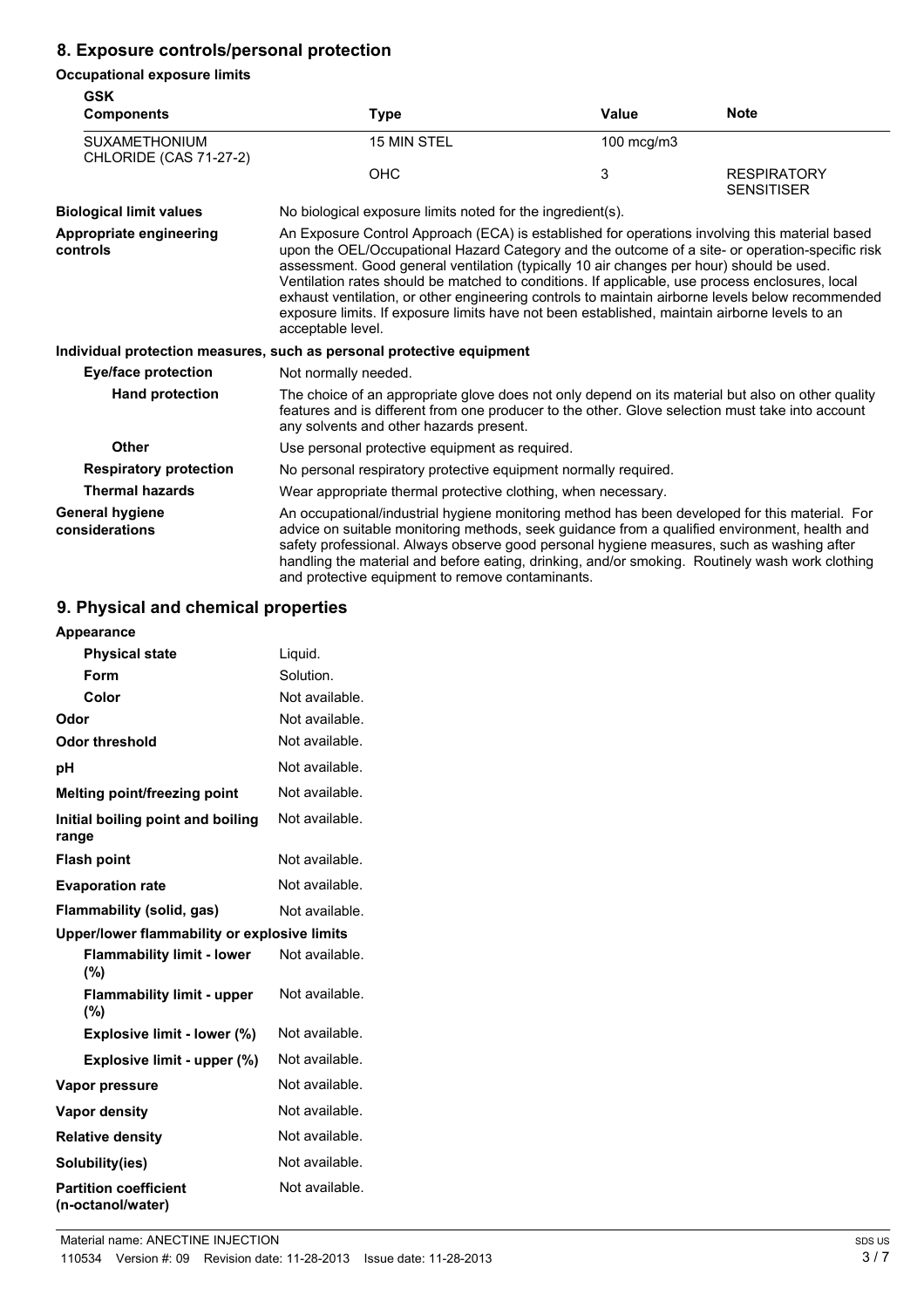| <b>Auto-ignition temperature</b> | Not available. |
|----------------------------------|----------------|
| Decomposition temperature        | Not available. |
| <b>Viscosity</b>                 | Not available. |

### **10. Stability and reactivity**

| <b>Reactivity</b>                            | The product is stable and non-reactive under normal conditions of use, storage and transport. |  |  |
|----------------------------------------------|-----------------------------------------------------------------------------------------------|--|--|
| <b>Chemical stability</b>                    | Material is stable under normal conditions.                                                   |  |  |
| <b>Possibility of hazardous</b><br>reactions | No dangerous reaction known under conditions of normal use.                                   |  |  |
| <b>Conditions to avoid</b>                   | Contact with incompatible materials.                                                          |  |  |
| Incompatible materials                       | Strong oxidizing agents.                                                                      |  |  |
| <b>Hazardous decomposition</b><br>products   | Irritating and/or toxic fumes and gases may be emitted upon the products decomposition.       |  |  |

### **11. Toxicological information**

### **Information on likely routes of exposure**

| Ingestion                                                                          | May be harmful if swallowed.                                                                                                                                                                                                                                                                                                                    |  |
|------------------------------------------------------------------------------------|-------------------------------------------------------------------------------------------------------------------------------------------------------------------------------------------------------------------------------------------------------------------------------------------------------------------------------------------------|--|
| <b>Inhalation</b>                                                                  | Health injuries are not known or expected under normal use. Prolonged inhalation may be<br>harmful. May cause allergy or asthma symptoms or breathing difficulties if inhaled. Avoid inhaling<br>this material.                                                                                                                                 |  |
| <b>Skin contact</b>                                                                | Health injuries are not known or expected under normal use. May be harmful in contact with skin.                                                                                                                                                                                                                                                |  |
| Eye contact                                                                        | None known. Avoid contact with eyes.                                                                                                                                                                                                                                                                                                            |  |
| Symptoms related to the<br>physical, chemical and<br>toxicological characteristics | The following adverse effects have been noted with therapeutic use of this material: symptoms of<br>hypersensitivity (such as skin rash, hives, itching, and difficulty breathing); changes in heart rate<br>or pulse; changes in blood pressure; respiratory depression; interference with control of muscle<br>contraction; pain; salivation. |  |

#### **Information on toxicological effects**

**Acute toxicity** Health injuries are not known or expected under normal use. May be harmful if swallowed. May cause allergy or asthma symptoms or breathing difficulties if inhaled.

| <b>Components</b>                    | <b>Species</b>                                                               | <b>Test Results</b>                                                        |  |
|--------------------------------------|------------------------------------------------------------------------------|----------------------------------------------------------------------------|--|
| METHYL PARABEN (CAS 99-76-3)         |                                                                              |                                                                            |  |
| Acute                                |                                                                              |                                                                            |  |
| Oral                                 |                                                                              |                                                                            |  |
| LD50                                 | Mouse                                                                        | > 8 g/kg                                                                   |  |
| SUXAMETHONIUM CHLORIDE (CAS 71-27-2) |                                                                              |                                                                            |  |
| <b>Acute</b>                         |                                                                              |                                                                            |  |
| Oral                                 |                                                                              |                                                                            |  |
|                                      | Mouse                                                                        | $125 \text{ mg/kg}$                                                        |  |
| Other                                |                                                                              |                                                                            |  |
|                                      | Mouse                                                                        | 0.43 mg/kg, Intravenous route                                              |  |
|                                      | Rabbit                                                                       | 0.24 mg/kg, Intravenous route                                              |  |
|                                      | * Estimates for product may be based on additional component data not shown. |                                                                            |  |
| <b>Skin corrosion/irritation</b>     |                                                                              | Health injuries are not known or expected under normal use.                |  |
| <b>Irritation Corrosion - Skin</b>   |                                                                              |                                                                            |  |
| SUXAMETHONIUM CHLORIDE               |                                                                              | SAR / QSAR, DEREK, Lhasa, UK<br><b>Result: Positive</b>                    |  |
| Serious eye damage/eye<br>irritation | Avoid contact with eyes.                                                     |                                                                            |  |
| Eye                                  |                                                                              |                                                                            |  |
| SUXAMETHONIUM CHLORIDE               |                                                                              | SAR / QSAR, DEREK, Lhasa, UK<br>Result: Positive; potential irritant       |  |
| <b>Respiratory sensitization</b>     |                                                                              | May cause allergy or asthma symptoms or breathing difficulties if inhaled. |  |

# **Skin sensitization** Not established.

**Sensitization**

SUXAMETHONIUM CHLORIDE **CLINICAL CONSTRUSSION** 

Result: Anaphylaxis Species: Human Result: Cardiac anaphylaxis, induction of serum antibodies. Species: Guinea pig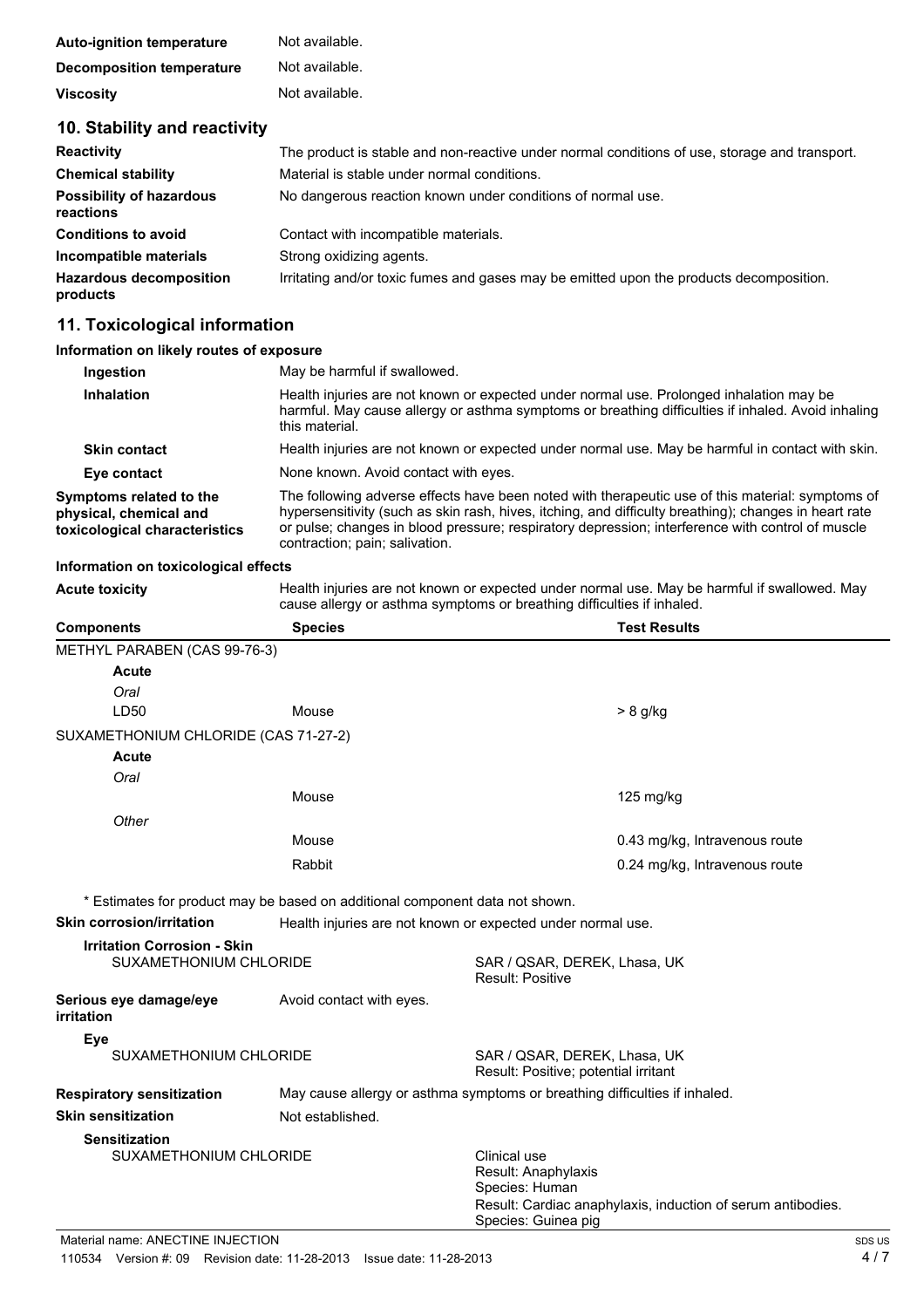| <b>Sensitization</b>                                  |                                                                                                                     |                                                                                                                                                                                                                                                                                                                                                                                                                                                                     |
|-------------------------------------------------------|---------------------------------------------------------------------------------------------------------------------|---------------------------------------------------------------------------------------------------------------------------------------------------------------------------------------------------------------------------------------------------------------------------------------------------------------------------------------------------------------------------------------------------------------------------------------------------------------------|
| SUXAMETHONIUM CHLORIDE                                |                                                                                                                     | SAR / QSAR, DEREK, Lhasa, UK<br>Result: Positive                                                                                                                                                                                                                                                                                                                                                                                                                    |
| Germ cell mutagenicity                                | No data available to indicate product or any components present at greater than 0.1% are<br>mutagenic or genotoxic. |                                                                                                                                                                                                                                                                                                                                                                                                                                                                     |
| SUXAMETHONIUM CHLORIDE                                |                                                                                                                     | 2.5 mg/kg Chromosomal Aberration Assay In Vivo,<br>Intravenous dosing.<br><b>Result: Positive</b><br>Species: Mouse<br>2.5 mg/kg In vivo meiotic study, Intravenous dosing.<br>Result: structural abnormalities, sperm head abnormalities.<br>Species: Mouse<br>Chromosomal Aberration Assay In Vitro, human lymphocytes<br>Result: Positive<br>Clinical use, 100 mg - Intravenous dosing<br><b>Result: Negative</b><br>Species: Human<br>Organ: Blood, lymphocytes |
| Carcinogenicity                                       | Knowledge about carcinogenicity is incomplete.                                                                      |                                                                                                                                                                                                                                                                                                                                                                                                                                                                     |
| <b>Reproductive toxicity</b>                          | Knowledge about health hazard is incomplete.                                                                        |                                                                                                                                                                                                                                                                                                                                                                                                                                                                     |
| Specific target organ toxicity -<br>single exposure   | Nervous system. Circulatory system.                                                                                 |                                                                                                                                                                                                                                                                                                                                                                                                                                                                     |
| Specific target organ toxicity -<br>repeated exposure | Not established.                                                                                                    |                                                                                                                                                                                                                                                                                                                                                                                                                                                                     |
| <b>Aspiration hazard</b>                              | Not applicable.                                                                                                     |                                                                                                                                                                                                                                                                                                                                                                                                                                                                     |
| <b>Chronic effects</b>                                | Prolonged inhalation may be harmful.                                                                                |                                                                                                                                                                                                                                                                                                                                                                                                                                                                     |
| <b>Further information</b>                            | None known.                                                                                                         |                                                                                                                                                                                                                                                                                                                                                                                                                                                                     |

### **12. Ecological information**

**Ecotoxicity** Not expected to be harmful to aquatic organisms.

| <b>Components</b>                    |      | <b>Species</b> | <b>Test Results</b>                 |
|--------------------------------------|------|----------------|-------------------------------------|
| SUXAMETHONIUM CHLORIDE (CAS 71-27-2) |      |                |                                     |
| <b>Aquatic</b>                       |      |                |                                     |
| Acute                                |      |                |                                     |
| Algae                                | EC50 | Algae          | > 100 mg/l, 96 hours, QSAR Estimate |
| Crustacea                            | EC50 | Daphnia        | > 100 mg/l, 48 hours, QSAR Estimate |
| Fish                                 | EC50 | Fish           | > 100 mg/l, 96 hours, QSAR Estimate |

\* Estimates for product may be based on additional component data not shown.

**Persistence and degradability** No data is available on the degradability of this product.

### **Bioaccumulative potential**

|                         | Partition coefficient n-octanol / water (log Kow) |                     |
|-------------------------|---------------------------------------------------|---------------------|
| SUXAMETHONIUM CHLORIDE  |                                                   | -8.16 (Calculated). |
| MFTHYL PARABEN          |                                                   | 1.96                |
| <b>Mobility in soil</b> | No data available.                                |                     |
| Other adverse effects   | Not available.                                    |                     |

### **13. Disposal considerations**

| <b>Disposal instructions</b>             | Collect and reclaim or dispose in sealed containers at licensed waste disposal site. Dispose of<br>contents/container in accordance with local/regional/national/international regulations.                            |
|------------------------------------------|------------------------------------------------------------------------------------------------------------------------------------------------------------------------------------------------------------------------|
| Local disposal regulations               | Dispose in accordance with all applicable regulations.                                                                                                                                                                 |
| Hazardous waste code                     | The waste code should be assigned in discussion between the user, the producer and the waste<br>disposal company.                                                                                                      |
| Waste from residues / unused<br>products | Dispose of in accordance with local regulations. Empty containers or liners may retain some<br>product residues. This material and its container must be disposed of in a safe manner (see:<br>Disposal instructions). |
| <b>Contaminated packaging</b>            | Empty containers should be taken to an approved waste handling site for recycling or disposal.<br>Since emptied containers may retain product residue, follow label warnings even after container is<br>emptied.       |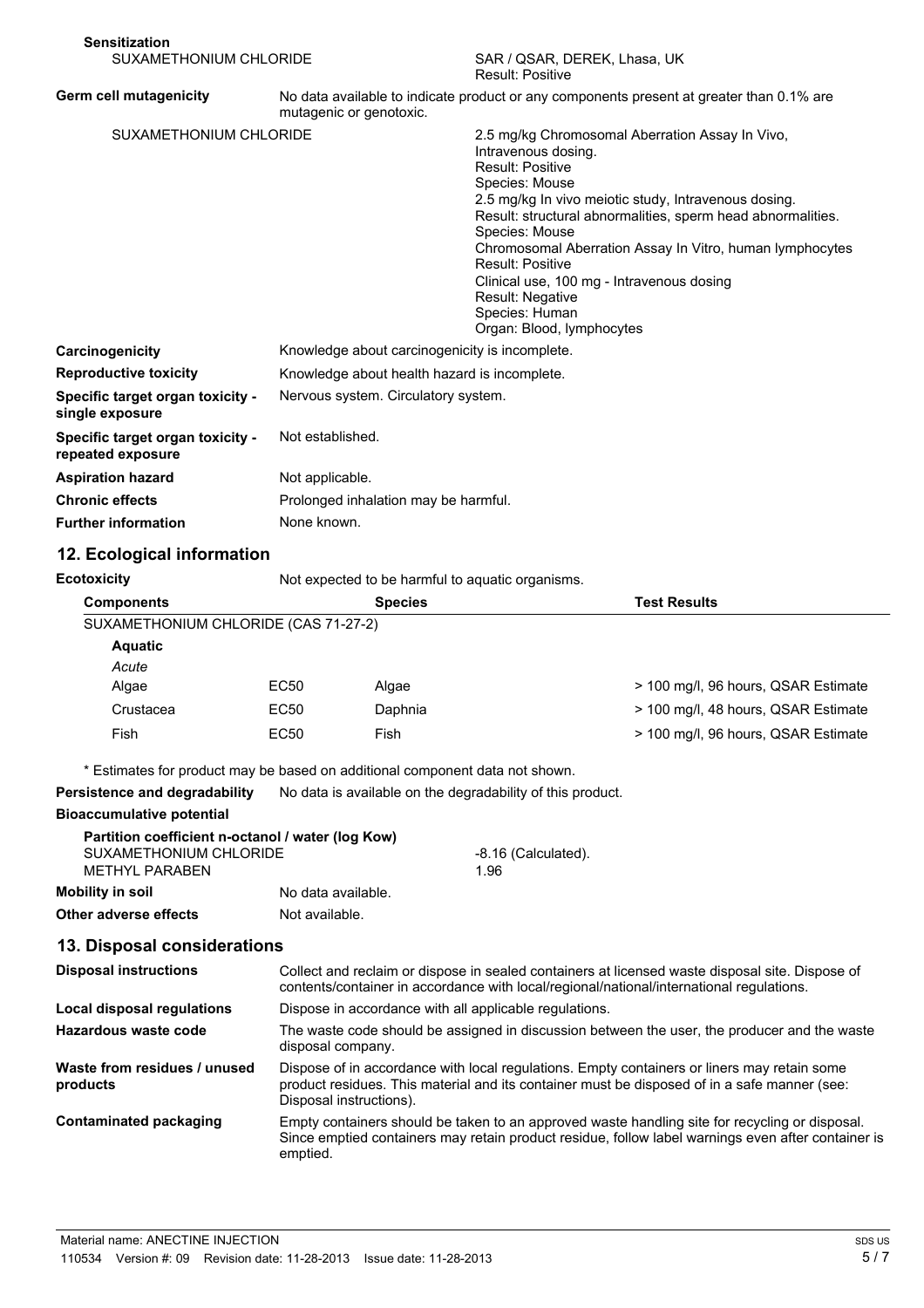### **14. Transport information**

### **DOT**

Not regulated as a dangerous good.

#### **IATA**

Not regulated as a dangerous good.

Read safety instructions, SDS and emergency procedures before handling.

#### **IMDG**

Not regulated as a dangerous good.

MARPOL Annex II applies to liquids used in a ship's operation that pose a threat to the marine environment. These materials may not be transported in bulk. **Transport in bulk according to Annex II of MARPOL 73/78 and the IBC Code**

### **15. Regulatory information**

#### **US federal regulations** This product is a "Hazardous Chemical" as defined by the OSHA Hazard Communication Standard, 29 CFR 1910.1200.

### **TSCA Section 12(b) Export Notification (40 CFR 707, Subpt. D)**

Not regulated.

**CERCLA Hazardous Substance List (40 CFR 302.4)**

Not listed.

**US. OSHA Specifically Regulated Substances (29 CFR 1910.1001-1050)**

Not listed.

**SARA 304 Emergency release notification**

Not regulated.

### **Superfund Amendments and Reauthorization Act of 1986 (SARA)**

| <b>Hazard categories</b>                                        | Immediate Hazard - Yes<br>Delayed Hazard - Yes<br>Fire Hazard - No<br>Pressure Hazard - No<br>Reactivity Hazard - No |
|-----------------------------------------------------------------|----------------------------------------------------------------------------------------------------------------------|
| <b>SARA 302 Extremely</b><br>hazardous substance                | Nο                                                                                                                   |
| SARA 311/312 Hazardous<br>chemical                              | <b>No</b>                                                                                                            |
| <b>NFPA ratings</b>                                             | Health: 1<br>Flammability: 1<br>Instability: 0                                                                       |
| <b>HMIS<sup>®</sup></b> ratings                                 | Health: 1<br>Flammability: 1<br>Physical hazard: 0                                                                   |
| <b>Other federal regulations</b>                                |                                                                                                                      |
|                                                                 | Clean Air Act (CAA) Section 112 Hazardous Air Pollutants (HAPs) List                                                 |
| Not regulated.                                                  | Clean Air Act (CAA) Section 112(r) Accidental Release Prevention (40 CFR 68.130)                                     |
| Not regulated.                                                  |                                                                                                                      |
| <b>Safe Drinking Water Act</b><br>(SDWA)                        | Not regulated.                                                                                                       |
| <b>Food and Drug</b><br><b>Administration (FDA)</b>             | Not regulated.                                                                                                       |
| <b>US state regulations</b>                                     |                                                                                                                      |
| US. Massachusetts RTK - Substance List                          |                                                                                                                      |
| Not regulated.                                                  | US. New Jersey Worker and Community Right-to-Know Act                                                                |
| Not regulated.<br>US. Pennsylvania RTK - Hazardous Substances   |                                                                                                                      |
| Not regulated.<br><b>US. Rhode Island RTK</b><br>Not regulated. |                                                                                                                      |
|                                                                 |                                                                                                                      |

#### **US. California Proposition 65**

California Safe Drinking Water and Toxic Enforcement Act of 1986 (Proposition 65): This material is not known to contain any chemicals currently listed as carcinogens or reproductive toxins.